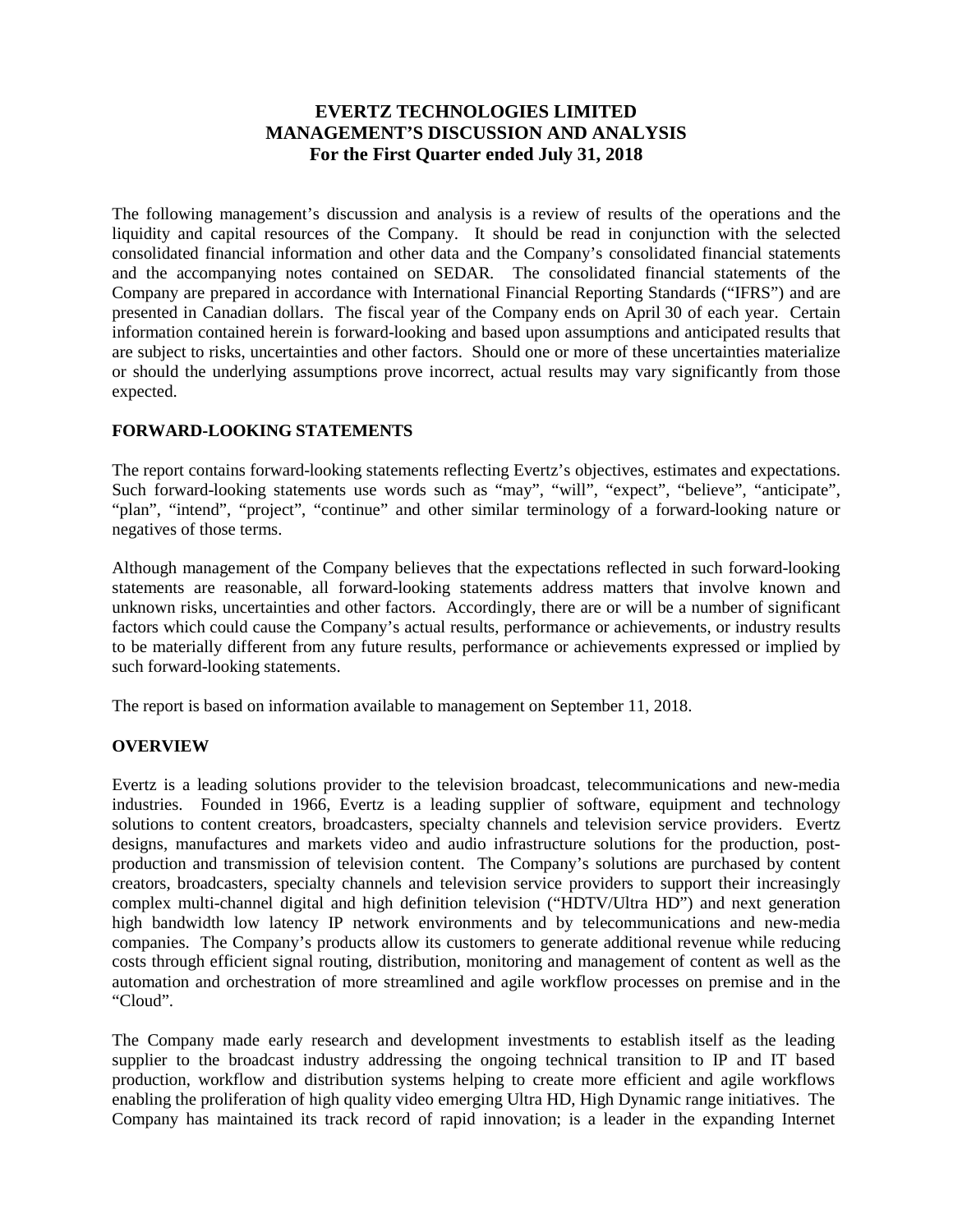Protocol Television ("IPTV") market and a leader in Software Defined Video Network ("SDVN") technology. The Company is committed to maintaining its leadership position, and as such, a significant portion of the Company's staff is focused on research and development to ensure that the Company's products are at the forefront of the industry. This commitment contributes to the Company being consistently recognized as a leading broadcast and video networking industry innovator by its customers.

# **SIGNIFICANT ACCOUNTING POLICIES**

# **Changes in Accounting Policies**

# *Financial Instruments*

IFRS 9, *Financial instruments* ("IFRS 9") was issued by the IASB in July 2014 and will replace IAS 39, *Financial Instruments: Recognition and Measurement* ("IAS 39"). IFRS 9 includes a logical model for classification and measurement of financial assets; a single, forward looking "expected credit loss" impairment model and a substantially reformed approach to hedge accounting to better link the economics of risk management with its accounting treatment. The Company adopted IFRS 9 on May 1, 2018 and did not have a significant impact on the Company's interim condensed consolidated financial statements and related disclosures. See interim condensed consolidated financial statement as at July 31, 2018 for the new policy and further details.

# *Revenue*

IFRS 15, *Revenue from contracts with customers* ("IFRS 15") was issued by the IASB in May 2014 to replace IAS 11, *Construction Contracts* and IAS 18, *Revenue* and other interpretive guidance associated with revenue recognition. IFRS 15 provides a single, principles-based five-step model to be applied to all contracts with customers to determine how and when to recognize revenue. The Company has adopted IFRS 15 with an initial adoption date of May 1, 2018 and did not have a significant impact on the Company's interim condensed consolidated financial statements and related disclosures.

The Company utilized the modified retrospective approach to adopt the new standard and therefore, the comparative information has not been restated and continues to be reported under IAS 18 and IAS 11. See interim condensed consolidated financial statement as at July 31, 2018 for the new policy and further details.

# **New and Revised IFRSs Issued but Not Yet Effective**

#### **Leases**

IFRS 16, *Leases* ("IFRS 16") was issued by the IASB in January 2016 and will replace IAS 17, *Leases.* IFRS 16 introduces a single accounting model for lessees to bring leases on-balance sheet while lessor accounting remains largely unchanged. IFRS 16 is effective for annual periods beginning on or after January 1, 2019. The total amount of future lease commitments as at July 31, 2018 is \$40,215. The Company has not yet determined the final impact of the adoption of the following standards and intends to disclose the estimated financial effects of the adoption of IFRS 16 in our 2019 annual consolidated financial statements.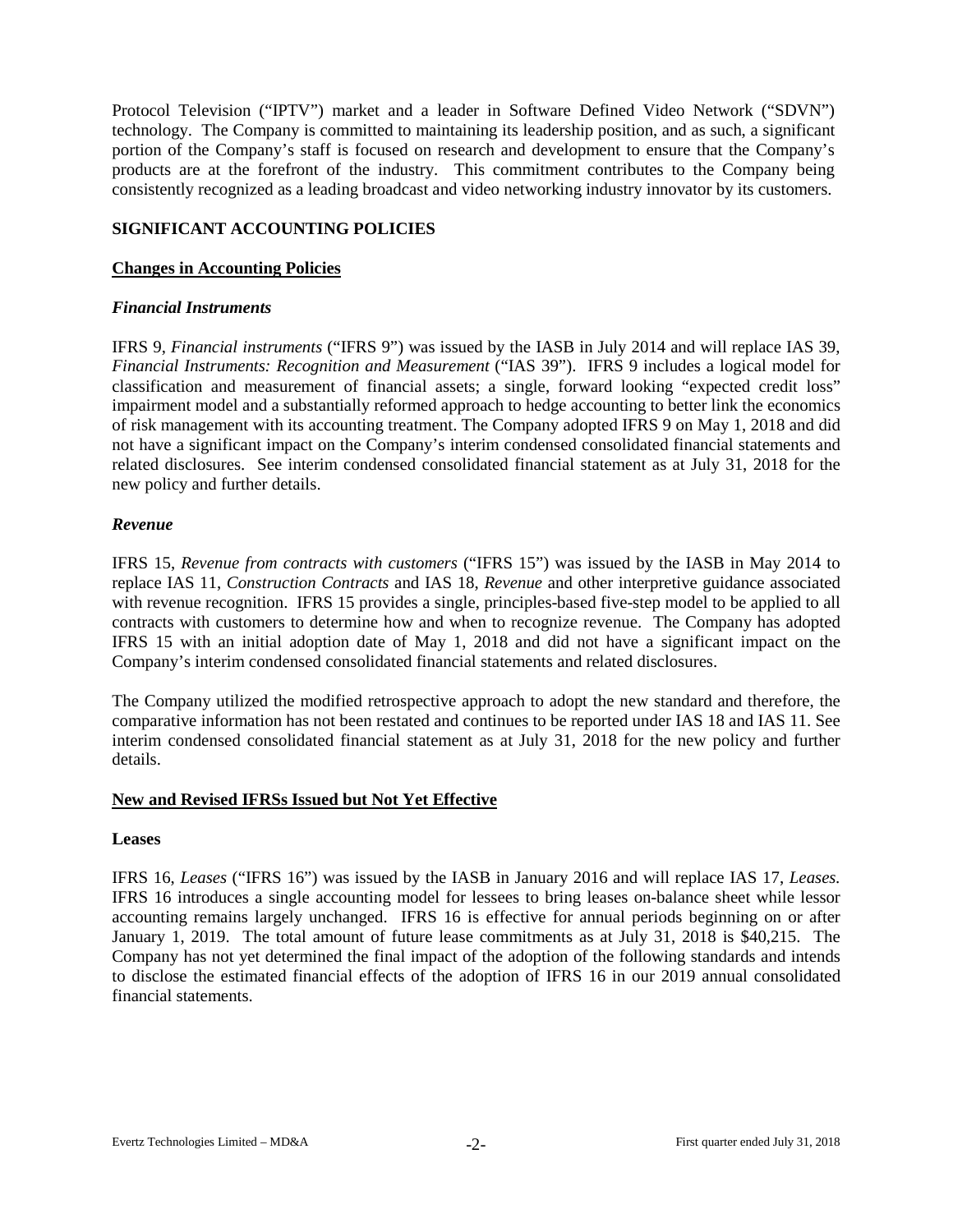# **QUARTER END HIGHLIGHTS**

Revenue was \$103.1 million for the first quarter ended July 31, 2018; a decrease of \$5.9 million, when compared to \$109.0 million for the same period ended July 31, 2017. Revenue increased in the United States/Canada region by 15% and revenue decreased in the International region by 36%.

For the first quarter ended July 31, 2018, net earnings were \$17.4 million, an increase from \$13.2 million for the first quarter ended July 31, 2017. Fully diluted earnings per share were \$0.23 an increase from \$0.17 for the first quarter ended July 31, 2017.

For the first quarter ended July 31, 2018, foreign exchange gain during the quarter was \$1.1 million, predominately driven by the increase in value of the US dollar against the Canadian dollar since January 31, 2018.

Gross margin during the first quarter ended July 31, 2018 was 57.0% as compared to 56.1% for the first quarter ended July 31, 2017.

Selling and administrative expenses for the first quarter ended July 31, 2018 was \$15.9 million as compared to the first quarter ended July 31, 2017 of \$15.8 million. As a percentage of revenue, selling and administrative expenses totaled 15.4% for the first quarter ended July 31, 2018 as opposed to \$14.5% for the first quarter ended July 31, 2017.

Research and development expenses were \$21.3 million for the first quarter ended July 31, 2018 as compared to \$19.3 million for the first quarter ended July 31, 2017.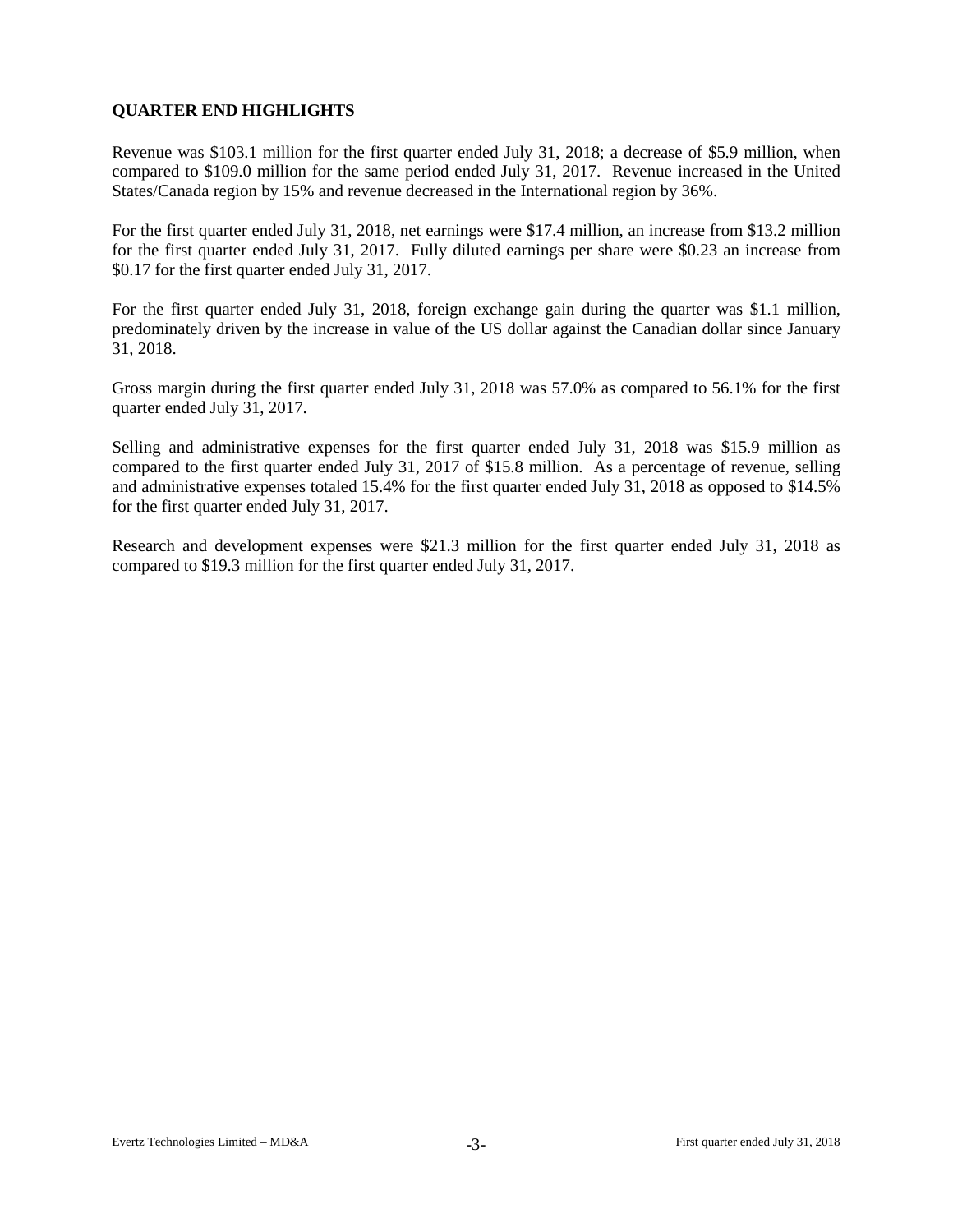# **Selected Consolidated Financial Information**

(in thousands of dollars except earnings per share and share data)

|                                                       |              | Three months ended   | Three months ended |                |  |  |  |
|-------------------------------------------------------|--------------|----------------------|--------------------|----------------|--|--|--|
|                                                       |              | <b>July 31, 2018</b> |                    | July 31, 2017  |  |  |  |
| Revenue                                               | \$           | 103,089              | \$                 | 109,009        |  |  |  |
| Cost of goods sold                                    |              | 44,311               |                    | 47,848         |  |  |  |
| Gross margin                                          | \$           | 58,778               | \$                 | 61,161         |  |  |  |
| Expenses                                              |              |                      |                    |                |  |  |  |
| Selling and administrative                            |              | 15,905               |                    | 15,827         |  |  |  |
| General                                               |              | 1,339                |                    | 2,097          |  |  |  |
| Research and development                              |              | 21,320               |                    | 19,272         |  |  |  |
| Investment tax credits                                |              | (2,003)              |                    | (2, 451)       |  |  |  |
| Foreign exchange (gain) loss                          |              | (1,072)              |                    | 8,244          |  |  |  |
|                                                       |              | 35,489               |                    | 42,989         |  |  |  |
| Earnings before undernoted                            | \$           | 23,289               | \$                 | 18,172         |  |  |  |
| Finance income                                        |              | 359                  |                    | 101            |  |  |  |
| Finance costs                                         |              | (426)                |                    | (48)           |  |  |  |
| Other income and expenses                             |              | 135                  |                    | 29             |  |  |  |
| Earnings before income taxes                          | $\mathbb{S}$ | 23,357               | \$                 | 18,254         |  |  |  |
| Provision for (recovery of) income taxes              |              |                      |                    |                |  |  |  |
| Current                                               |              | 5,618                |                    | 5,855          |  |  |  |
| Deferred                                              |              | 378                  |                    | (793)          |  |  |  |
|                                                       | \$           | 5,996                | \$                 | 5,062          |  |  |  |
|                                                       |              |                      |                    |                |  |  |  |
| Net earnings for the period                           | \$           | 17,361               | \$                 | 13,192         |  |  |  |
| Net earnings attributable to non-controlling interest |              | 88                   |                    | 114            |  |  |  |
| Net earnings attributable to shareholders             |              | 17,273               |                    | 13,078         |  |  |  |
| Net earnings for the period                           | \$           | 17,361               | \$                 | 13,192         |  |  |  |
|                                                       |              |                      |                    |                |  |  |  |
| Earnings per share:                                   |              |                      |                    |                |  |  |  |
| Basic                                                 | \$           | 0.23                 | \$                 | 0.17           |  |  |  |
| Diluted                                               | \$           | 0.23                 | \$                 | 0.17           |  |  |  |
| <b>Consolidated Balance Sheet Data</b>                |              | As at                |                    | As at          |  |  |  |
|                                                       |              | <b>July 31, 2018</b> |                    | April 30, 2018 |  |  |  |
| Cash and cash equivalents                             | \$           | 91,720               | \$                 | 94,184         |  |  |  |
| Inventory                                             | \$           | 167,109              | \$                 | 168,070        |  |  |  |
| Working capital                                       | \$           | 268,427              | \$                 | 264,514        |  |  |  |
| Total assets                                          | $\mathbb{S}$ | 433,215              | \$                 | 421,115        |  |  |  |
| Shareholders' equity                                  | \$           | 331,934              | \$                 | 329,227        |  |  |  |
| Number of common shares outstanding:                  |              |                      |                    |                |  |  |  |
| Basic                                                 |              | 76,497,746           |                    | 76,481,746     |  |  |  |
| Fully-diluted                                         |              | 78,739,746           |                    | 78,722,746     |  |  |  |
| Weighted average number of shares outstanding:        |              |                      |                    |                |  |  |  |
| <b>Basic</b>                                          |              | 76,488,876           |                    | 76,211,007     |  |  |  |
| Fully-diluted                                         |              | 76,514,508           |                    | 76,347,750     |  |  |  |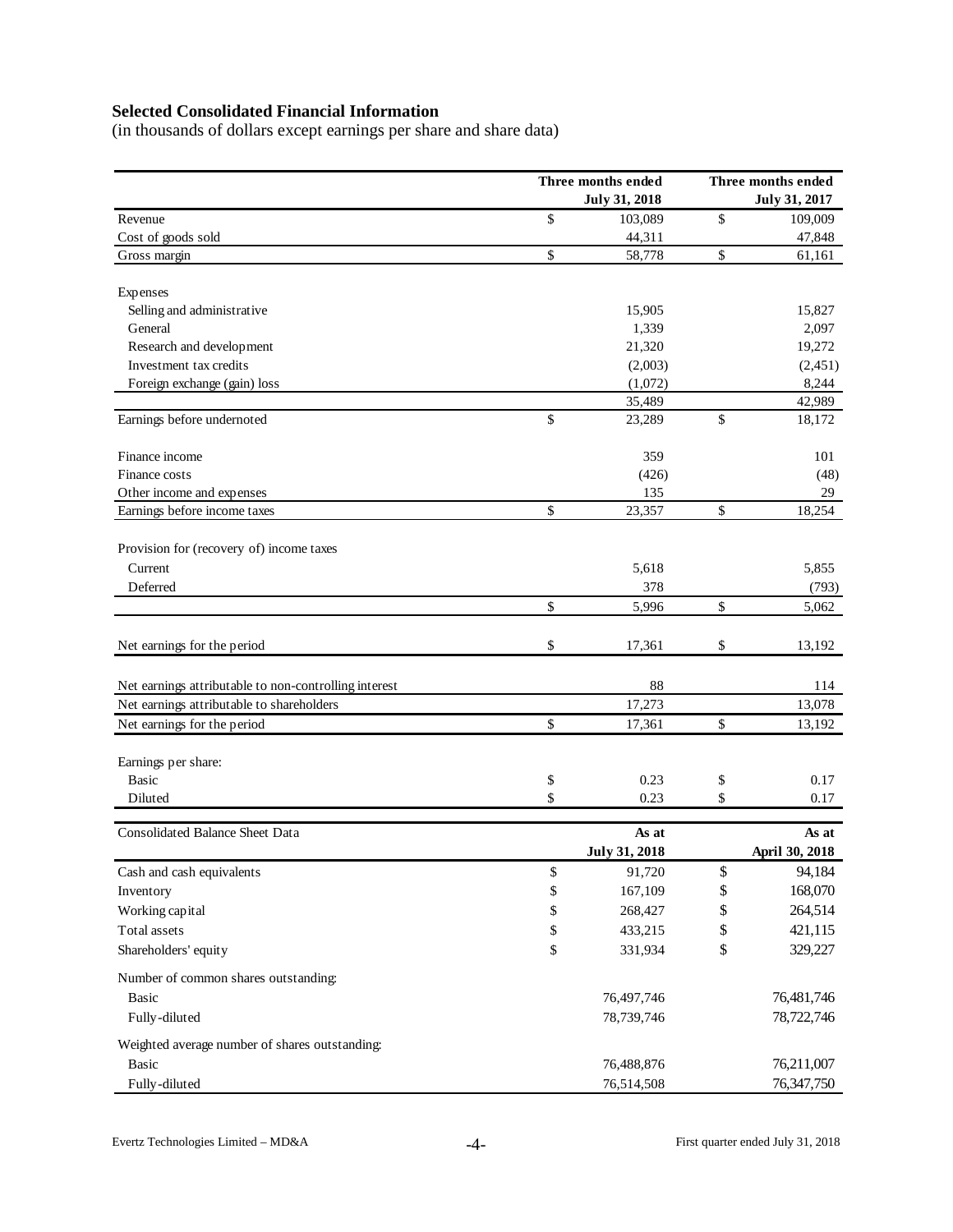#### **Consolidated Statement of Operations Data**

(in thousands of dollars except earnings per share and share data)

|                                                       | Three months ended   | Three months ended |
|-------------------------------------------------------|----------------------|--------------------|
|                                                       | <b>July 31, 2018</b> | July 31, 2017      |
| Revenue                                               | 100.0%               | 100.0%             |
| Cost of goods sold                                    | 43.0%                | 43.9%              |
| Gross margin                                          | 57.0%                | 56.1%              |
| Expenses                                              |                      |                    |
| Selling and administrative                            | 15.4%                | 14.5%              |
| General                                               | 1.2%                 | 1.9%               |
| Research and development                              | 20.7%                | 17.7%              |
| Investment tax credits                                | $(1.9\%)$            | (2.3%)             |
| Foreign exchange (gain) loss                          | $(1.0\%)$            | 7.6%               |
|                                                       | 34.4%                | 39.4%              |
| Earnings before undernoted                            | 22.6%                | 16.7%              |
| Finance income                                        | 0.4%                 | 0.1%               |
| Finance costs                                         | $(0.4\%)$            | 0.0%               |
| Other income and expenses                             | 0.1%                 | 0.0%               |
| Earnings before income taxes                          | 22.7%                | 16.8%              |
| Provision for (recovery of) income taxes              |                      |                    |
| Current                                               | 5.4%                 | 5.4%               |
| Deferred                                              | 0.4%                 | (0.7%)             |
|                                                       | 5.8%                 | 4.7%               |
| Net earnings for the period                           | 16.9%                | 12.1%              |
| Net earnings attributable to non-controlling interest | 0.1%                 | 0.1%               |
| Net earnings attributable to shareholders             | 16.8%                | 12.0%              |
| Net earnings for the period                           | 16.9%                | 12.1%              |
| Earnings per share:                                   |                      |                    |
| <b>Basic</b>                                          | \$<br>0.23           | \$<br>0.17         |
| Diluted                                               | \$<br>0.23           | \$<br>0.17         |

#### **REVENUE AND EXPENSES**

#### *Revenue*

The Company generates revenue principally from the sale of software, equipment, and technology solutions to content creators, broadcasters, specialty channels and television service providers.

The Company markets and sells its products and services through both direct and indirect sales strategies. The Company's direct sales efforts focus on large and complex end-user customers. These customers have long sales cycles typically ranging from four to eight months before an order may be received by the Company for fulfillment.

The Company monitors revenue performance in two main geographic regions: (i) United States/Canada and (ii) International.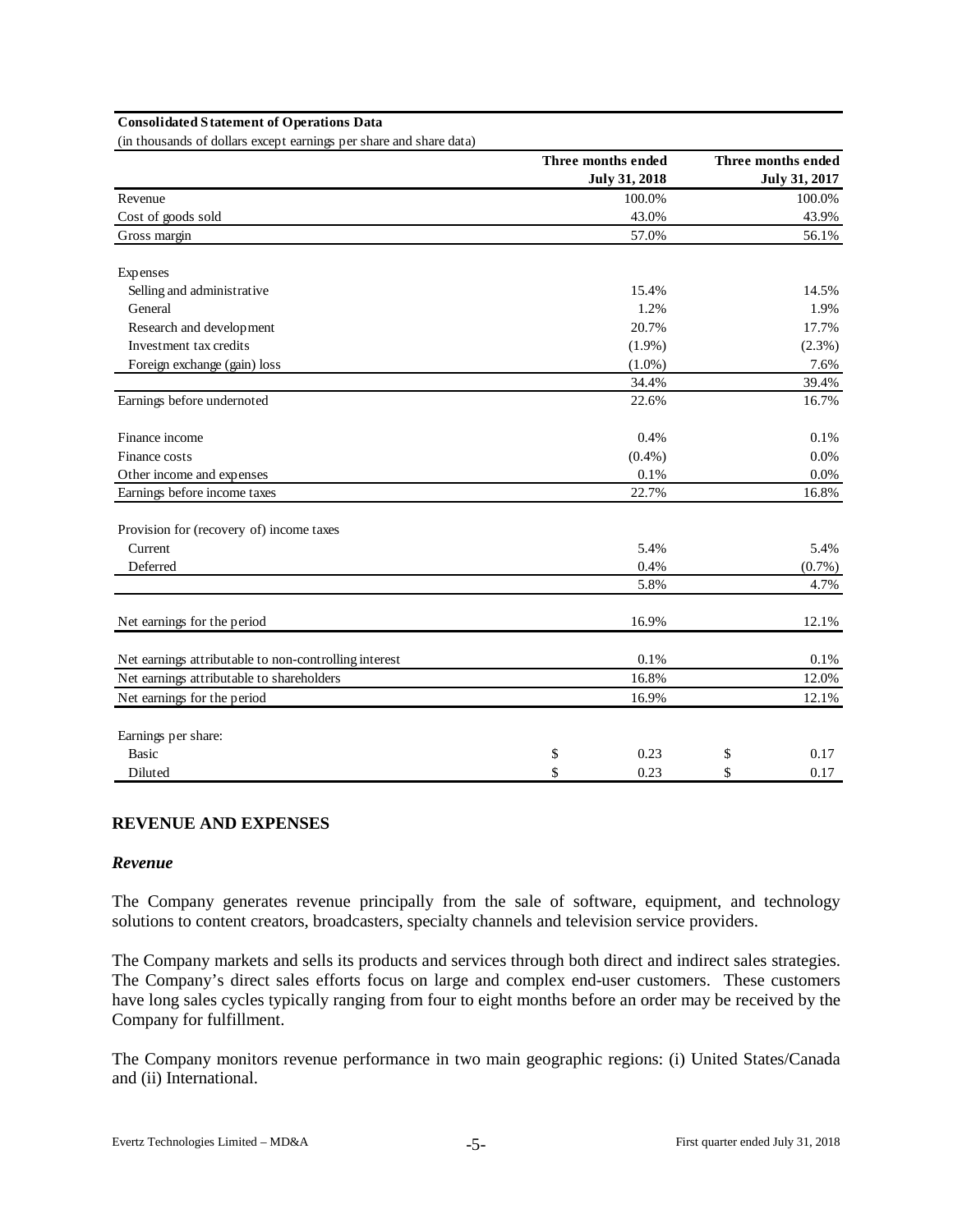The Company currently generates approximately 65% to 75% of its revenue in the United States/Canada. The Company recognizes the opportunity to more aggressively target markets in other geographic regions and intends to invest in personnel and infrastructure in those markets.

While a significant portion of the Company's expenses are denominated in Canadian dollars, the Company collects substantially all of its revenues in currencies other than the Canadian dollar and therefore has significant exposure to fluctuations in foreign currencies, in particular the US dollar. Approximately 70% to 80% of the Company's revenues are denominated in US dollars.

# *Revenue*

| (In thousands of Canadian dollars) | Three months ended | Three months ended | % Increase |  |  |
|------------------------------------|--------------------|--------------------|------------|--|--|
|                                    | July 31, 2018      | July 31, 2017      | (Decrease) |  |  |
| United States/Canada               | 75.196             | 65.362             | 15%        |  |  |
| International                      | 27,893             | 43.647             | (36%)      |  |  |
|                                    | 103,089            | 109.009            | (5%)       |  |  |

Total revenue for the first quarter ended July 31, 2018 was \$103.1 million, a decrease of \$5.9 million or 5% as compared to revenue of \$109.0 million for the first quarter ended July 31, 2017.

Revenue in the United States/Canada region was \$75.2 million for the first quarter ended July 31, 2018, an increase of \$9.8 million or 15% when compared to revenue of \$65.4 million for the first quarter ended July 31, 2017.

Revenue in the International region was \$27.9 million for the first quarter ended July 31, 2018, a decrease of \$15.7 million or 36% as compared to revenue of \$43.6 million for the first quarter ended July 31, 2017.

# *Cost of Sales*

Cost of sales consists primarily of costs of manufacturing and assembly of products. A substantial portion of these costs is represented by components and compensation costs for the manufacture and assembly of products as well as inventory obsolescence and write-offs. Cost of sales also includes related overhead, certain depreciation, final assembly, quality assurance, inventory management and support costs. Cost of sales also includes the costs of providing services to clients, primarily the cost of servicerelated personnel.

#### *Gross Margin*

| (In thousands of Canadian dollars, | Three months ended | Three months ended | % Increase |
|------------------------------------|--------------------|--------------------|------------|
| except for percentages)            | July 31, 2018      | July 31, 2017      | (Decrease) |
| Gross margin                       | 58.778             | 61.161             | (4%)       |
| Gross margin % of sales            | 57.0%              | 56.1%              |            |

Gross margin for the first quarter ended July 31, 2018 was \$58.8 million, compared to \$61.2 million for the first quarter ended July 31, 2017. As a percentage of revenue, the gross margin was 57.0% for the first quarter ended July 31, 2018, as compared to 56.1% for the first quarter ended July 31, 2017.

Gross margins vary depending on the product mix, geographic distribution and competitive pricing pressures and currency fluctuations. For the first quarter ended July 31, 2018 the gross margin, as a percentage of revenue, was in the Company's projected range. The pricing environment continues to be very competitive with substantial discounting by our competition.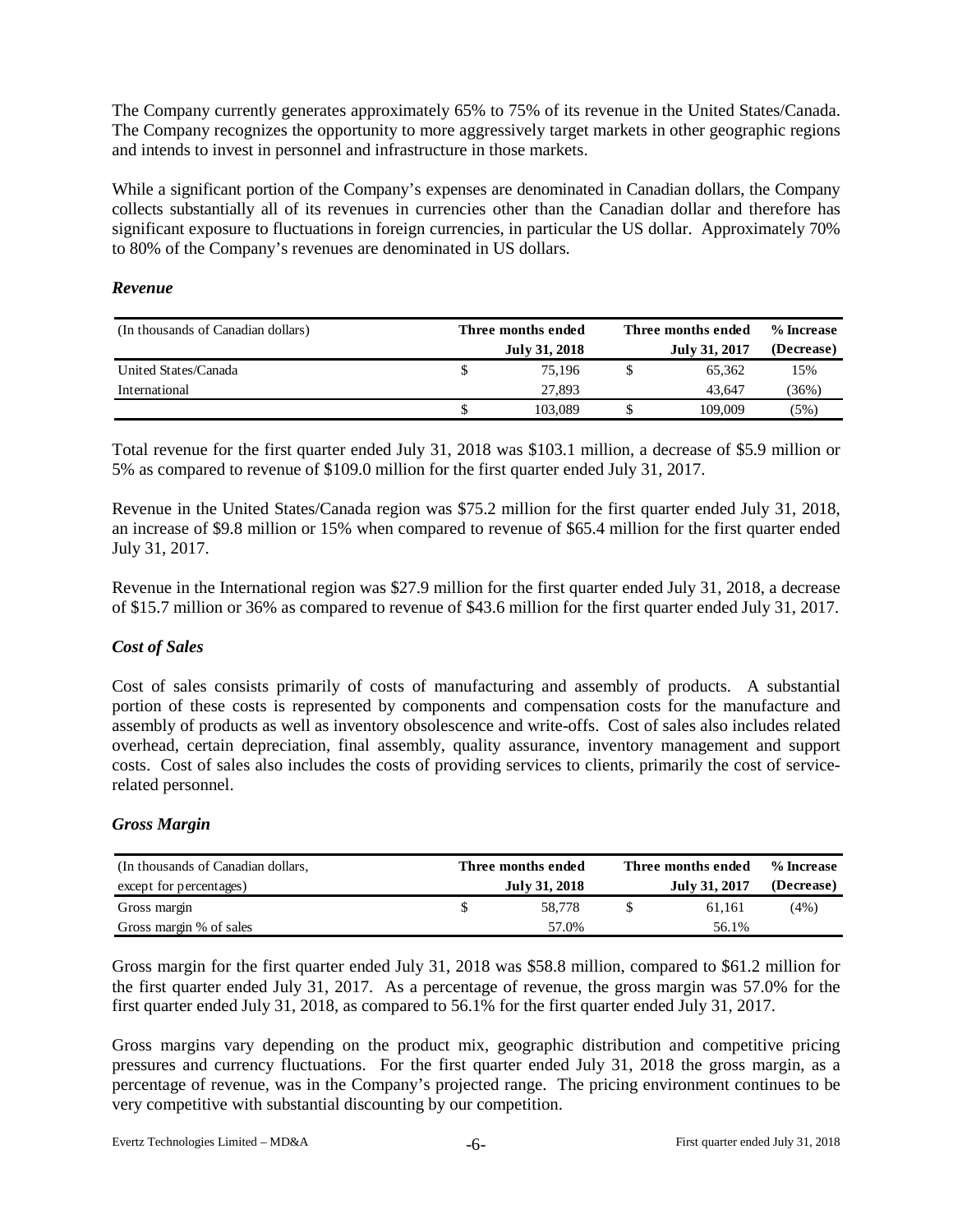The Company expects that it will continue to experience competitive pricing pressures. The Company continually seeks to build its products more efficiently and enhance the value of its product and service offerings in order to reduce the risk of declining gross margin associated with the competitive environment.

# *Operating Expenses*

The Company's operating expenses consist of: (i) selling, administrative and general; (ii) research and development and (iii) foreign exchange.

Selling expenses primarily relate to remuneration of sales and technical personnel. Other significant cost components include trade show costs, advertising and promotional activities, demonstration material and sales support. Selling and administrative expenses relate primarily to remuneration costs of related personnel, legal and professional fees, occupancy and other corporate and overhead costs. The Company also records certain depreciation and share based compensation charges as general expenses. For the most part, selling, and administrative expenses are fixed in nature and do not fluctuate directly with revenue. The Company has certain selling expenses that tend to fluctuate in regards to the timing of trade shows.

The Company invests in research and development to maintain its position in the markets it currently serves and to enhance its product portfolio with new functionality and efficiencies. Although the Company's research and development expenditures do not fluctuate directly with revenues, it monitors this spending in relation to revenues and adjusts expenditures when appropriate. Research and development expenditures consist primarily of personnel costs and material costs. Research and development expenses are presented on a gross basis (without deduction of research and development tax credits). Research and development tax credits associated with research and development expenditures are shown separately under research and development tax credits.

#### *Selling and Administrative*

| (In thousands of Canadian dollars,    | Three months ended | Three months ended | % Increase |
|---------------------------------------|--------------------|--------------------|------------|
| except for percentages)               | July 31, 2018      | July 31, 2017      | (Decrease) |
| Selling and administrative            | 15.905             | 15.827             | 0%         |
| Selling and administrative % of sales | 15.4%              | 14.5%              |            |

Selling and administrative expenses excludes stock based compensation, operation of non-production property, plant and equipment, and amortization of intangibles. Selling and administrative expenses for the first quarter ended July 31, 2018 were \$15.9 million or 15.4% of revenue, as compared to selling and administrative expenses of \$15.8 million or 14.5% of revenue for the first quarter ended July 31, 2017.

#### *Share Based Compensation*

In March 2016, the Company adopted a restricted share unit (RSU) plan to attract, motivate and compensate persons who are integral to the growth and success of the Company. During the first quarter ended July 31, 2018, share based compensation expense associated with the plan was \$0.5 million as compared to \$1.0 million for the first quarter ended July 31, 2017.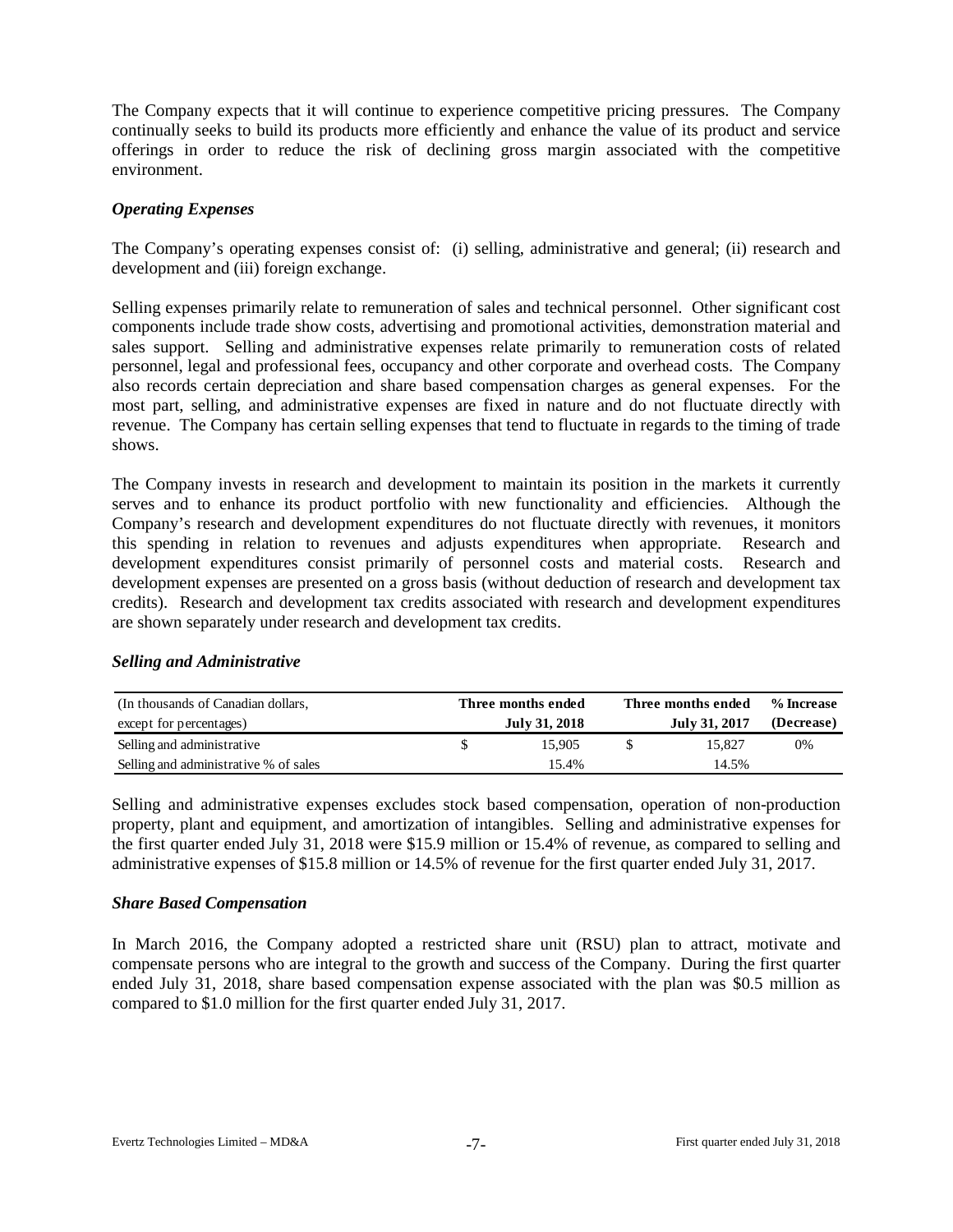# *Research and Development (R&D)*

| (In thousands of Canadian dollars,  |  | Three months ended | Three months ended | % Increase |
|-------------------------------------|--|--------------------|--------------------|------------|
| except for percentages)             |  | July 31, 2018      | July 31, 2017      | (Decrease) |
| Research and development expenses   |  | 21.320             | 19.272             | 11%        |
| Research and development % of sales |  | 20.7%              | 17.7%              |            |

For the first quarter ended July 31, 2018, gross R&D expenses were \$21.3 million, an increase of 11% or \$2.0 million as compared to an expense of \$19.3 million for the first quarter ended July 31, 2017.

The increase of \$2.0 million was predominantly a result of planned growth of R&D personnel and a corresponding increase in prototypes and materials.

#### *Foreign Exchange*

For the first quarter ended July 31, 2018, the foreign exchange gain was \$1.1 million, as compared to a foreign exchange loss for the first quarter ended July 31, 2017 of \$8.2 million. The current period gain was predominantly driven by the increase in the value of the US dollar against the Canadian dollar since April 30, 2018.

# *Finance Income, Finance Costs, Other Income and Expenses*

For the first quarter ended July 31, 2018, finance income, finance costs, other income and expenses netted to a gain of \$0.1 million.

| Liquidity and Capital Resources               |    |                      |               |
|-----------------------------------------------|----|----------------------|---------------|
| (in thousands of dollars except ratios)       |    | As at                | As at         |
| Key Balance Sheet Amounts and Ratios:         |    | <b>July 31, 2018</b> | Aprl 30, 2018 |
| Cash and cash equivalents                     | S  | 91.720               | \$<br>94,184  |
| Working capital                               | \$ | 268,427              | \$<br>264,514 |
| Long-term assets                              | \$ | 65,331               | \$<br>66,083  |
| Long-term debt                                | \$ | 436                  | \$<br>515     |
| Days sales outstanding in accounts receivable |    | 69                   | 58            |

# **LIQUIDITY AND CAPITAL RESOURCES**

| Statement of Cash Flow Summary  |    | Three months ended | Three months ended |               |  |  |  |  |  |
|---------------------------------|----|--------------------|--------------------|---------------|--|--|--|--|--|
|                                 |    | July 31, 2018      |                    | July 31, 2017 |  |  |  |  |  |
| Operating activities            |    | 24.237             |                    | 32,195        |  |  |  |  |  |
| Investing activities            | S. | (12.999)           |                    | (3,098)       |  |  |  |  |  |
| Financing activities            | S. | (13, 486)          |                    | (9,694)       |  |  |  |  |  |
| Net (decrease) increase in cash |    | (2, 464)           |                    | 18,514        |  |  |  |  |  |

# *Operating Activities*

For the first quarter ended July 31, 2018, the Company generated cash from operations of \$24.2 million, compared to \$32.2 million for the first quarter ended July 31, 2017. Excluding the effects of the changes in non-cash working capital and current taxes, the Company generated cash from operations of \$20.3 million for the first quarter ended July 31, 2018 compared to \$15.5 million for the first quarter ended July 31, 2017.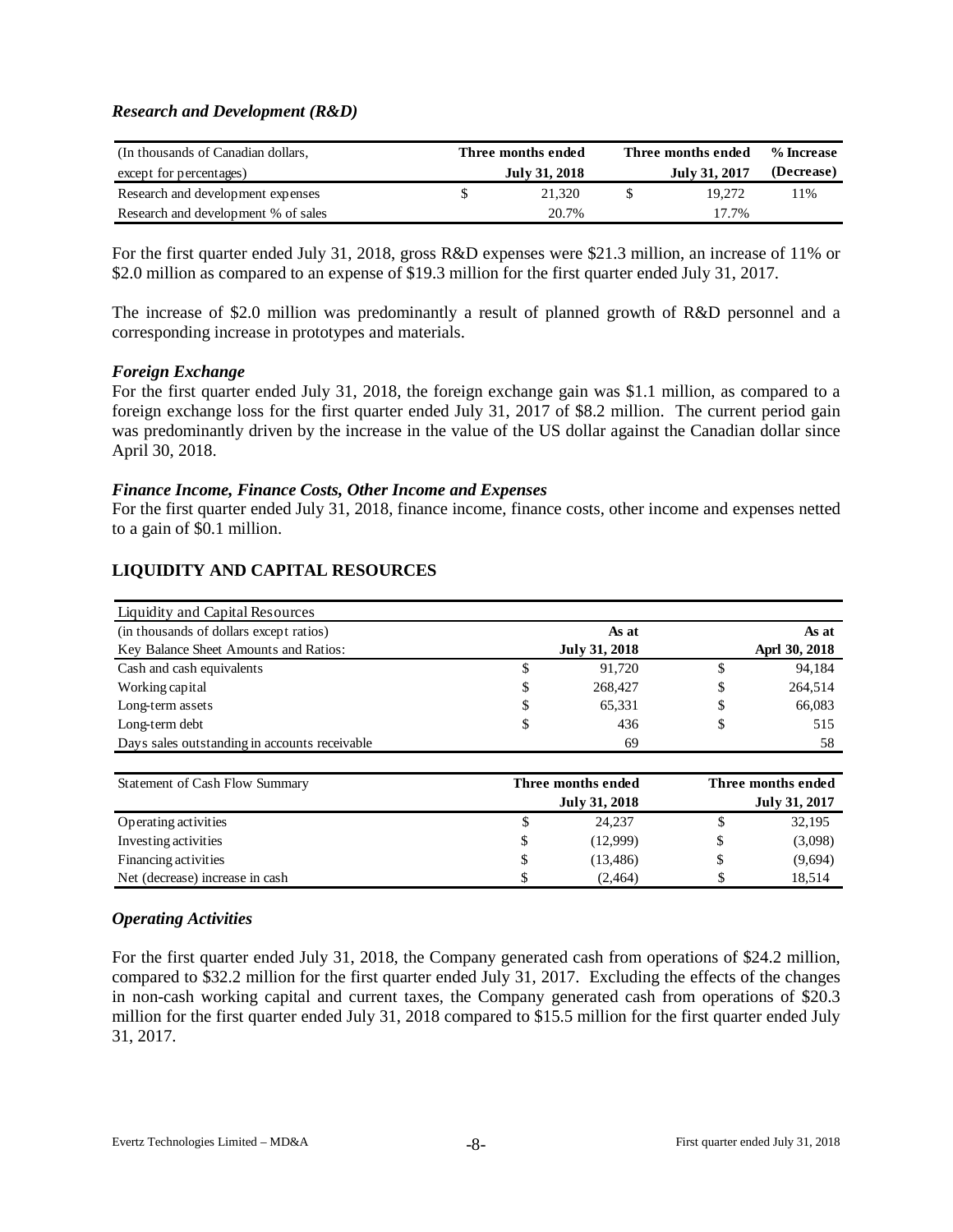# *Investing Activities*

The Company used cash for investing activities of \$13.0 million for the first quarter ended July 31, 2018 which was principally driven by the acquisition of marketable securities for \$10.8 million and capital assets of \$2.3 million.

#### *Financing Activities*

For the first quarter ended July 31, 2018, the Company used cash from financing activities of \$13.5 million, which was principally driven by dividends paid of \$13.8 million, partially offset by the issuance of Capital Stock pursuant to the Company's Stock Option Plan of \$0.3 million.

# **WORKING CAPITAL**

As at July 31, 2018, the Company had cash and cash equivalents of \$91.7 million, compared to \$94.2 million at April 30, 2018.

The Company had working capital of \$268.4 million as at July 31, 2018 compared to \$264.5 million as at April 30, 2017.

The Company believes that the current balance in cash and plus future cash flow from operations will be sufficient to finance growth and related investment and financing activities in the foreseeable future.

Day sales outstanding in accounts receivable were 69 days at July 31, 2018 as compared to 58 for April 30, 2018. Upon the adoption of IFRS 15, contract assets have been segregated from trade and other receivables within the financial statements. For comparative purposes, day sales outstanding in accounts receivable have been recalculated for April 30, 2018 using the same methodology.

# **SHARE CAPITAL STRUCTURE**

Authorized capital stock consists of an unlimited number of common and preferred shares.

|                                       | As at         | As at                 |
|---------------------------------------|---------------|-----------------------|
|                                       | July 31, 2018 | <b>April 30, 2018</b> |
| Common shares                         | 76,497,746    | 76,481,746            |
| Stock options granted and outstanding | 2,242,000     | 2,241,000             |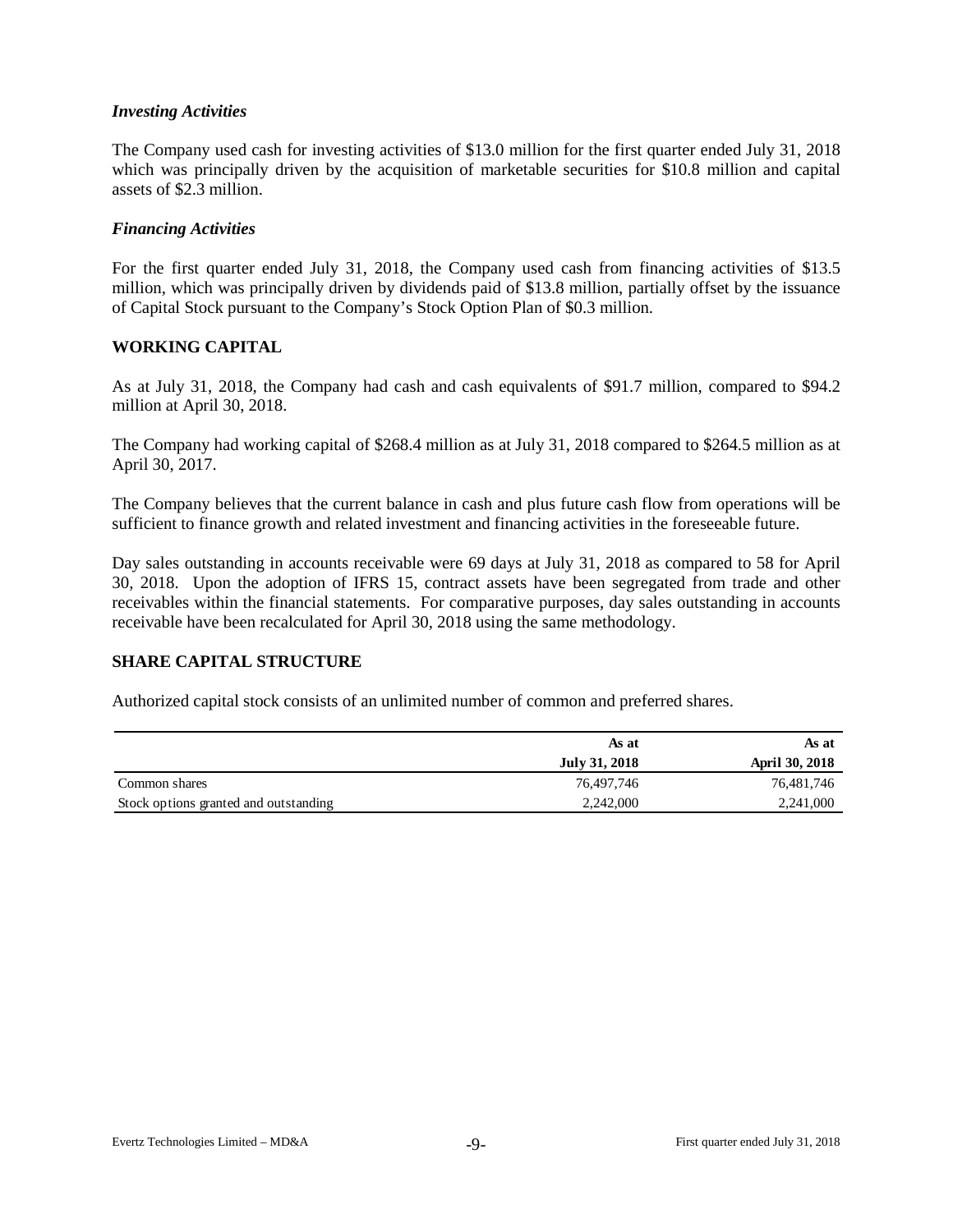# **FINANCIAL INSTRUMENTS**

The Company's financial instruments consist of cash and cash equivalents, trade and other receivables, trade and other payables and long term debt. Unless otherwise noted, it is management's opinion that the Company is not exposed to significant interest or credit risks arising from these financial instruments. The Company estimates the fair value of these instruments approximates the carrying values as listed below.

# *Fair Values and Classification of Financial Instruments:*

The following summarizes the significant methods and assumptions used in estimating the fair values of financial instruments:

- I. Quoted prices (unadjusted) in active markets for identical assets or liabilities.
- II. Inputs other than quoted prices included in level I that are observable for the asset or liability, either directly or indirectly. Cash and cash equivalents, trade and other receivables, trade and other payables, and long-term debt fair value measurements have been measured within level II.
- III. Inputs for the asset or liability that are not based on observable market data.

# **CONTRACTUAL OBLIGATIONS**

The following table sets forth the Company's contractual obligations as at July 31, 2018:

|                      | Payments Due by Period |                  |       |           |       |           |       |            |        |  |  |  |  |
|----------------------|------------------------|------------------|-------|-----------|-------|-----------|-------|------------|--------|--|--|--|--|
| (In thousands)       | Total                  | Less than 1 Year |       | 2-3 Years |       | 4-5 Years |       | Thereafter |        |  |  |  |  |
| Operating leases     | 40.215                 |                  | 4.919 |           | 9.317 |           | 7.873 |            | 18.106 |  |  |  |  |
| Other long-term debt | 917                    |                  | 481   |           | 389   |           | 47    |            |        |  |  |  |  |
|                      |                        | ◡                | 5,400 |           | 9.706 |           | '.920 |            | 18.106 |  |  |  |  |

# **OFF-BALANCE SHEET FINANCING**

The Company does not have any off-balance sheet arrangements.

# **RELATED PARTY TRANSACTIONS**

In the normal course of business, we may enter into transactions with related parties. These transactions occur under market terms consistent with the terms of transactions with unrelated arms-length third parties. The Company continues to lease a premise from a company in which two shareholders' each indirectly hold a 10% interest, continues to lease a facility from a company in which two shareholders each indirectly hold a 20% interest, continues to lease two facilities for manufacturing where two shareholders indirectly own 100% interest, continues to lease a facility from a company in which two shareholders each indirectly own a 35% interest, continues to lease a facility with a director who indirectly owns 100% and continues to lease a facility where two shareholders each indirectly own 46.6%.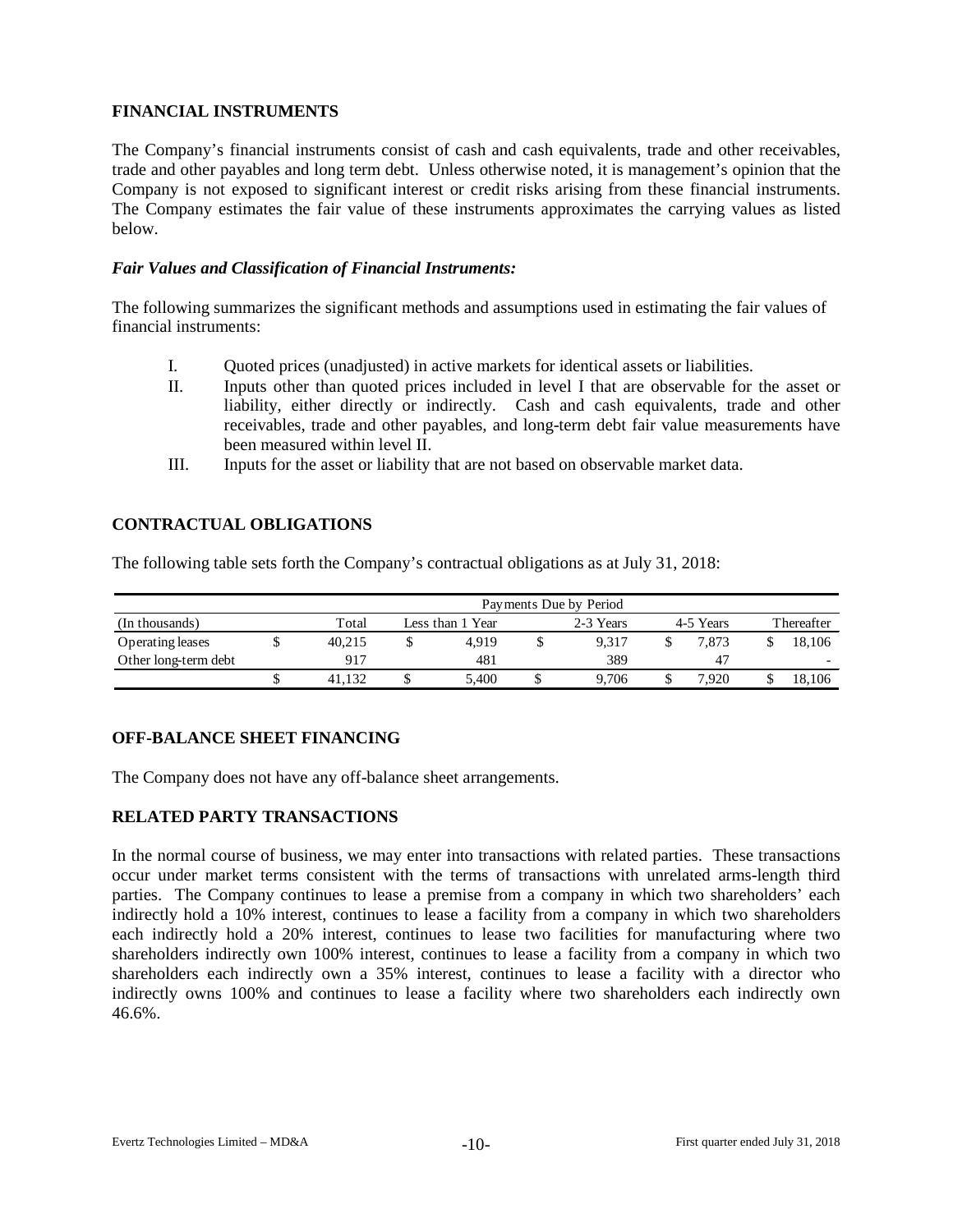# **SELECTED CONSOLIDATED QUARTERLY FINANCIAL INFORMATION**

The following table sets out selected consolidated financial information for each of the eight quarters ended July 31, 2018. In the opinion of management, this information has been prepared on the same basis as the audited consolidated financial statements. The operating results for any quarter should not be relied upon as any indication of results for any future period.

|                          | <b>Ouarter Ending</b> |           |    |          |     |          |              |                     |    |           |               |         |        |          |        |          |
|--------------------------|-----------------------|-----------|----|----------|-----|----------|--------------|---------------------|----|-----------|---------------|---------|--------|----------|--------|----------|
| (In thousands)           |                       |           |    | 2018     |     |          |              | 2017                |    |           |               |         |        |          |        | 2016     |
| (Unaudited)              |                       | July 31   |    | Apr $30$ |     | Jan 31   |              | Oct 31<br>July $31$ |    |           | Apr $30$      |         | Jan 31 |          | Oct 31 |          |
| Revenue                  |                       | \$103,089 | \$ | 92,988   |     | \$99,574 | $\mathbb{S}$ | 101,261             |    | \$109,009 | <sup>\$</sup> | 106,734 |        | \$91,080 |        | \$99,592 |
| Cost of goods sold       |                       | 44,311    |    | 43,979   |     | 43,595   |              | 44,509              |    | 47,848    |               | 46,690  |        | 39,957   |        | 42,481   |
| Gross margin             |                       | \$58,778  | \$ | 49,009   |     | \$55,979 | \$           | 56,752              |    | \$61,161  | \$            | 60,044  |        | \$51,123 |        | \$57,111 |
| Operating expenses       |                       | 35,489    |    | 37,406   |     | 38,944   |              | 32,878              |    | 42.989    |               | 32,531  |        | 38,704   |        | 29,225   |
| Earnings from operations |                       | \$23,289  | \$ | 11,603   |     | \$17,035 | \$           | 23,874              |    | \$18,172  | S             | 27,513  |        | \$12,419 |        | \$27,886 |
| Non-operating income     |                       | 68        |    | 89       |     | 2,169    |              | (58)                |    | 82        |               | (116)   |        | 359      |        | 363      |
| Earnings before taxes    |                       | \$23,357  | \$ | 11,692   |     | \$19,204 | \$           | 23,816              |    | \$18,254  | \$            | 27,397  |        | \$12,778 |        | \$28,249 |
| Net earnings             |                       | \$17,273  | \$ | 8,190    |     | \$14,532 | \$           | 17,286              |    | \$13,078  | \$            | 20,547  | \$     | 9,637    |        | \$20,583 |
| Net earnings per share:  |                       |           |    |          |     |          |              |                     |    |           |               |         |        |          |        |          |
| Basic                    | \$                    | 0.23      | \$ | 0.11     | \$. | 0.19     | \$           | 0.23                | \$ | 0.17      | \$            | 0.27    | \$     | 0.13     | \$     | 0.28     |
| Diluted                  | \$                    | 0.23      | \$ | 0.11     | \$  | 0.19     | \$           | 0.23                | \$ | 0.17      | \$            | 0.27    | \$     | 0.13     | \$     | 0.27     |
| Dividends per share:     | \$                    | 0.18      | S  | 0.18     | \$  | 0.18     | S            | 0.18                | S  | 0.18      | S             | 0.18    | \$     | 1.28     | S      | 0.18     |

The Company's revenue and corresponding earnings can vary from quarter to quarter depending on the delivery requirements of our customers. Our customers can be influenced by a variety of factors including upcoming sports or entertainment events as well as their access to capital. Net earnings represent net earnings attributable to shareholders.

# **DISCLOSURE CONTROLS AND PROCEDURES**

Management, including the Chief Executive Officer and Chief Financial Officer, has evaluated the effectiveness of the Company's disclosure controls and procedures (as defined in National Instrument 52- 109 of the Canadian Securities Administrators) as of July 31, 2018.

Management has concluded that, as of July 31, 2018, the Company's disclosure controls and procedures were effective to provide reasonable assurance that material information relating to the Company would be made known to them by others within the Company, particularly during the period in which this report was being prepared.

# **INTERNAL CONTROLS OVER FINANCIAL REPORTING**

Management is responsible for and has designed internal controls over financial reporting, or caused it to be designed under management's supervision, to provide reasonable assurance regarding the reliability of financial reporting and the preparation of financial statements for external purposes in accordance with IFRS. Management has concluded that, as of July 31, 2018, the Company's internal controls over financial reporting were effective to provide reasonable assurance regarding the reliability of financial reporting and the preparation of financial statements for external purposes in accordance with IFRS.